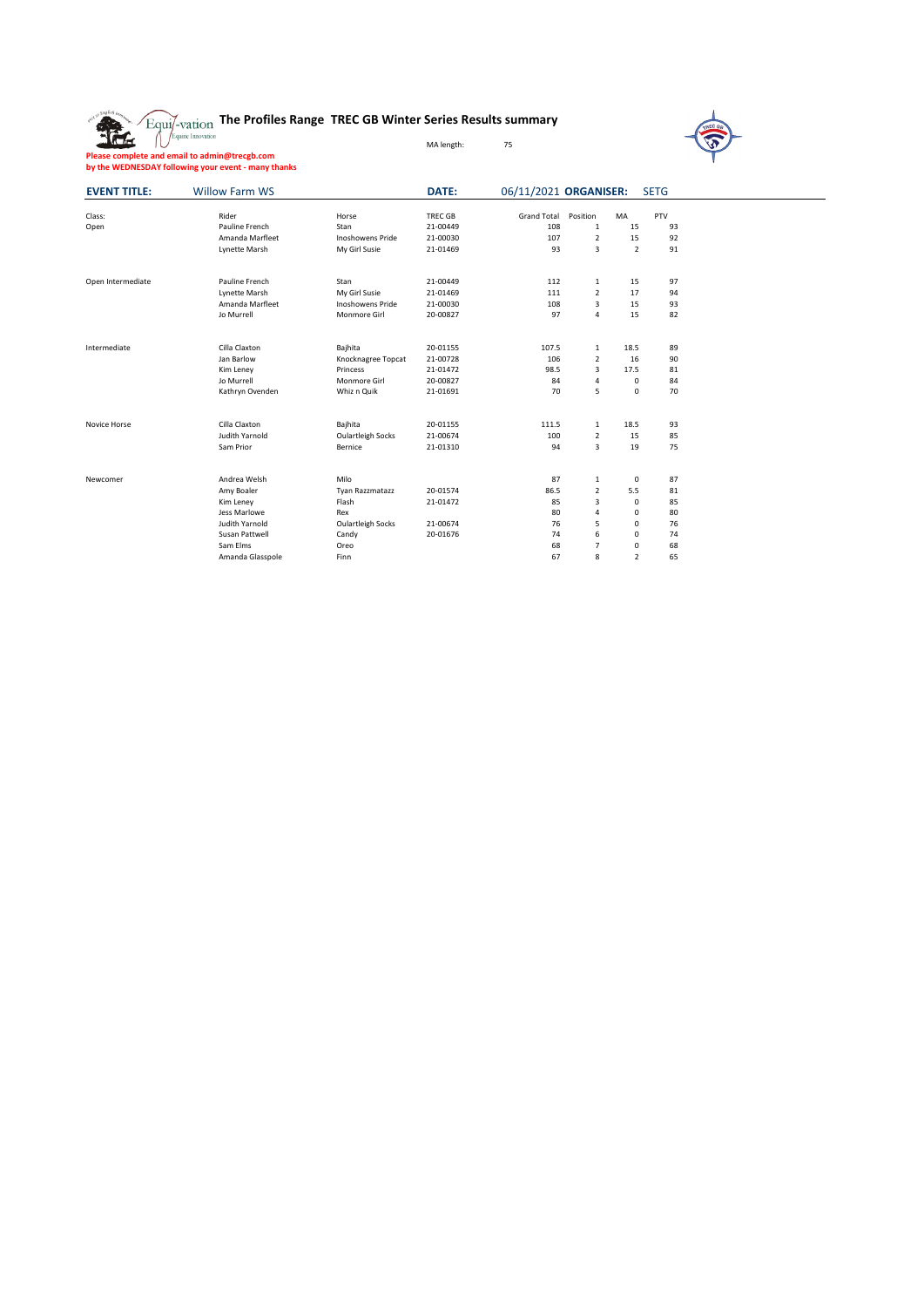|                     | $Equi$ -vation                             | The Profiles Range TREC GB Winter Series Class summary |              |                     |                                    |                                  |        |                         |                            |        |      |                    | <b>TREC G</b>                |                                   |
|---------------------|--------------------------------------------|--------------------------------------------------------|--------------|---------------------|------------------------------------|----------------------------------|--------|-------------------------|----------------------------|--------|------|--------------------|------------------------------|-----------------------------------|
| <b>EVENT TITLE:</b> | Equine Innovation<br><b>Willow Farm WS</b> |                                                        | <b>DATE:</b> |                     | 06/11/2021 ORGANISER:              |                                  |        | <b>SETG</b>             |                            |        |      |                    | T                            |                                   |
| <b>Class:</b>       | <b>Open</b>                                |                                                        |              |                     |                                    |                                  |        |                         |                            |        |      |                    |                              |                                   |
| <b>RIDER</b>        | TREC GB NO                                 | <b>EMAGE (VERY Important)</b>                          | Corridor     | Immobility<br>Ditch | Road Works<br>Bending              | Fallen branches<br>Path crossing | S Bend | Deductions for circling | <b>PTV</b><br><b>TOTAL</b> | CANTER | WALF | MA<br><b>TOTAL</b> | <b>GRAND</b><br><b>TOTAL</b> | $\circ^{\mathsf{c}^{\mathsf{c}}}$ |
| Pauline French      | 21-00449                                   | Stan                                                   | 10           | 10 <sup>1</sup>     | 10<br>10 I                         |                                  |        |                         |                            | 93     |      |                    | 108                          |                                   |
| Amanda Marfleet     | 21-00030                                   | <b>Inoshowens Pride</b>                                |              | 10                  | 10<br>10                           | 10                               |        | 10                      |                            | 92     |      |                    | 107                          |                                   |
| Lynette Marsh       | 21-01469                                   | My Girl Susie                                          | 10           | 10 <sub>1</sub>     | 10 <sup>1</sup><br>10 <sub>1</sub> |                                  | 10     | 10                      |                            | 91     |      |                    | 93                           |                                   |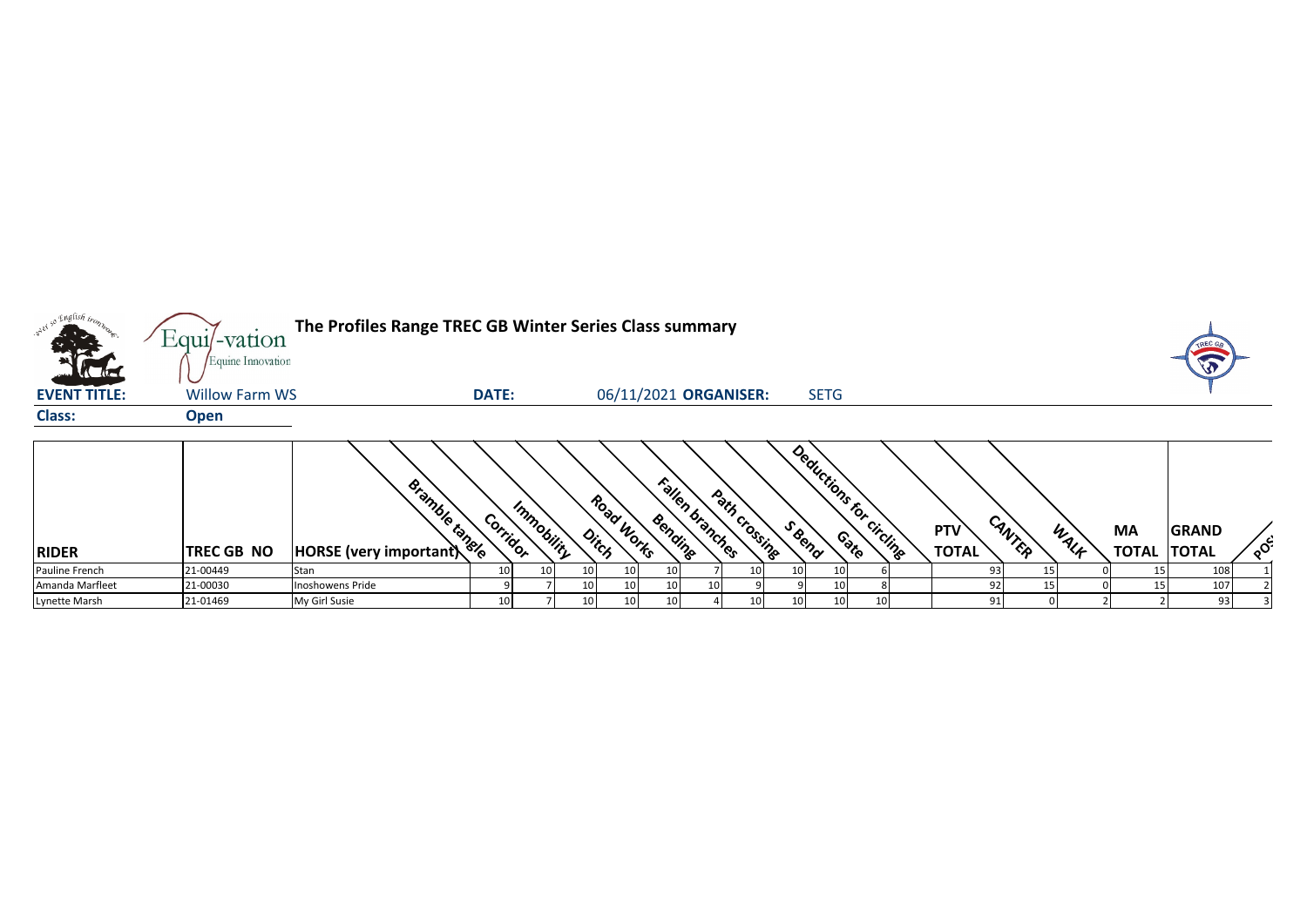|                     | Equi/-vation<br>Equine Innovation | The Profiles Range TREC GB Winter Series Class summary |              |            |    |                       |                 |                                  |    |        |             |                         |                            |                |           |                                    |          |
|---------------------|-----------------------------------|--------------------------------------------------------|--------------|------------|----|-----------------------|-----------------|----------------------------------|----|--------|-------------|-------------------------|----------------------------|----------------|-----------|------------------------------------|----------|
| <b>EVENT TITLE:</b> | <b>Willow Farm WS</b>             |                                                        | <b>DATE:</b> |            |    | 06/11/2021 ORGANISER: |                 |                                  |    |        | <b>SETG</b> |                         |                            |                |           |                                    |          |
| <b>Class:</b>       | <b>Open Intermediate</b>          |                                                        |              |            |    |                       |                 |                                  |    |        |             |                         |                            |                |           |                                    |          |
| <b>RIDER</b>        | <b>TREC GB NO</b>                 | Bishbacks                                              | Corridor     | Immobility |    | Road Works<br>Ditch   | Bending         | Fallen branches<br>Path crossing |    | S Beno |             | Deductions for circling | <b>PTV</b><br><b>TOTAL</b> | CANTER<br>WALF | <b>MA</b> | <b>GRAND</b><br><b>TOTAL TOTAL</b> | POSITION |
| Pauline French      | 21-00449                          | Stan                                                   |              |            | 10 | 10                    | 10 <sup>1</sup> | 10                               | 10 | 10     | 10          |                         | 97                         |                | 15        | 112                                |          |
| Lynette Marsh       | 21-01469                          | My Girl Susie                                          |              |            |    | 10                    |                 | 10 <sup>1</sup>                  |    | 10     | 10          |                         | 94                         | 151            | 17        | 111                                |          |
| Amanda Marfleet     | 21-00030                          | Inoshowens Pride                                       |              | 10         | 10 | 10                    | 10              | 10 <sup>1</sup>                  | 10 |        | 10          |                         | 93                         |                | 15        | 108                                |          |
| Jo Murrell          | 20-00827                          | Monmore Girl                                           |              |            | 10 | 10                    | 10 <sup>1</sup> |                                  |    |        |             |                         | 82                         | 15             | 15        | 97                                 |          |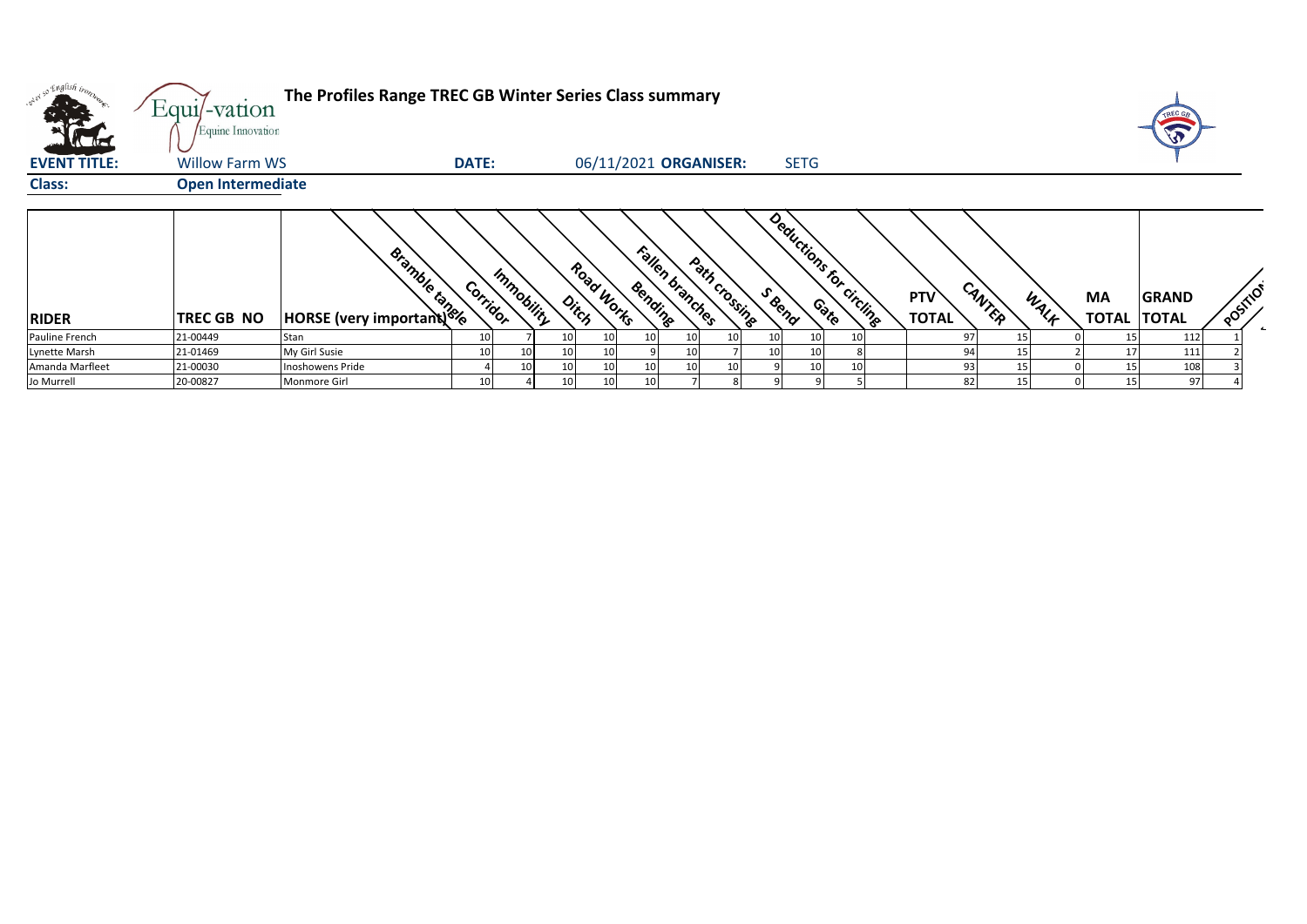| vier so English ison<br>$\mathcal{F}_\mathcal{F}$ | Equi/-vation<br>Equine Innovation | The Profiles Range TREC GB Winter Series Class summary                                                                                                                                                                               |              |            |                 |                     |                 |                       |               |        |             |                         |                     |        |      |     |                          | J     |          |  |
|---------------------------------------------------|-----------------------------------|--------------------------------------------------------------------------------------------------------------------------------------------------------------------------------------------------------------------------------------|--------------|------------|-----------------|---------------------|-----------------|-----------------------|---------------|--------|-------------|-------------------------|---------------------|--------|------|-----|--------------------------|-------|----------|--|
| <b>EVENT TITLE:</b>                               | <b>Willow Farm WS</b>             |                                                                                                                                                                                                                                      | <b>DATE:</b> |            |                 |                     |                 | 06/11/2021 ORGANISER: |               |        | <b>SETG</b> |                         |                     |        |      |     |                          |       |          |  |
| <b>Class:</b>                                     | Intermediate                      |                                                                                                                                                                                                                                      |              |            |                 |                     |                 |                       |               |        |             |                         |                     |        |      |     |                          |       |          |  |
| <b>RIDER</b>                                      | <b>TREC GB NO</b>                 | <b>EMANUE EN 1978 EN 1979 EN 1979 EN 1979 EN 1979 EN 1979 EN 1979 EN 1979 EN 1979 EN 1979 EN 1979 EN 1979 EN 1979 EN 1979 EN 1979 EN 1979 EN 1979 EN 1979 EN 1979 EN 1979 EN 1979 EN 1979 EN 1979 EN 1979 EN 1979 EN 1979 EN 197</b> | Corridor     | Immobility |                 | Road Works<br>Ditch | Bending         | Fallen branches       | Path crossing | S Beno |             | Deductions for circling | PTV<br><b>TOTAL</b> | CANTER | WALK |     | MA<br><b>TOTAL TOTAL</b> | GRAND | POSITION |  |
| Cilla Claxton                                     | 20-01155                          | Bajhita                                                                                                                                                                                                                              | 10           | 10         | 10              | 10 <sup>1</sup>     | 10              | 10                    |               |        |             |                         |                     | 89     |      | 3.5 | 18.5                     | 107.5 |          |  |
| Jan Barlow                                        | 21-00728                          | Knocknagree Topcat                                                                                                                                                                                                                   | 10           |            | 10              | 10 <sup>1</sup>     | 10 <sup>1</sup> |                       |               |        |             |                         |                     | 90     | 15   |     | 16                       | 106   |          |  |
| Kim Leney                                         | 21-01472                          | Princess                                                                                                                                                                                                                             | 10           | 10         | 10              | 10                  |                 |                       | 10            | 10     |             |                         |                     | 81     | 15   | 2.5 | 17.5                     | 98.5  |          |  |
| Jo Murrell                                        | 20-00827                          | Monmore Girl                                                                                                                                                                                                                         | 10           |            | 10              | 10                  | 10              |                       | 10            |        |             |                         |                     | 84     |      |     |                          | 84    |          |  |
| Kathryn Ovenden                                   | 21-01691                          | Whiz n Quik                                                                                                                                                                                                                          | 10           |            | 10 <sup>1</sup> | 10 <sup>1</sup>     | 10              |                       |               |        |             |                         |                     | 70     |      |     |                          | 70    |          |  |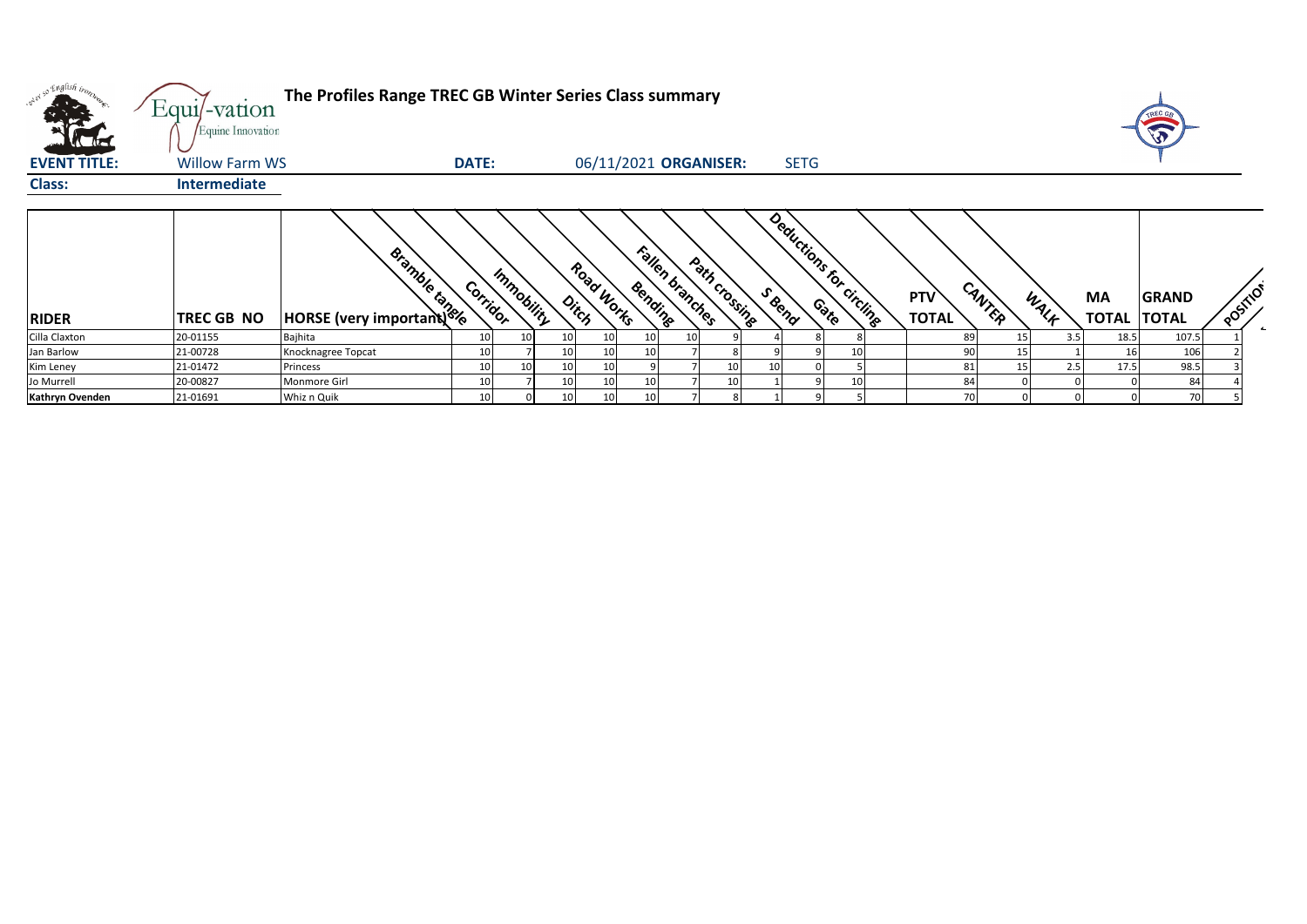|                     | Equi/-vation<br>Equine Innovation | The Profiles Range TREC GB Winter Series Class summary |                 |                 |       |            |         |                 |                       |        |                         |  |                     |        |      |     |      | TREC GE<br>E                       |          |                          |
|---------------------|-----------------------------------|--------------------------------------------------------|-----------------|-----------------|-------|------------|---------|-----------------|-----------------------|--------|-------------------------|--|---------------------|--------|------|-----|------|------------------------------------|----------|--------------------------|
| <b>EVENT TITLE:</b> | <b>Willow Farm WS</b>             |                                                        | <b>DATE:</b>    |                 |       |            |         |                 | 06/11/2021 ORGANISER: |        | <b>SETG</b>             |  |                     |        |      |     |      |                                    |          |                          |
| <b>Class:</b>       | <b>Novice Horse</b>               |                                                        |                 |                 |       |            |         |                 |                       |        |                         |  |                     |        |      |     |      |                                    |          |                          |
| <b>RIDER</b>        | <b>TREC GB NO</b>                 | <b>EMAGES</b>                                          | Corridor        | Immobility      | Ditch | Road Works | Bending | Fallen branches | Path crossing         | S Bend | Deductions for circling |  | PTV<br><b>TOTAL</b> | CANTER | WALF | MA  |      | <b>GRAND</b><br><b>TOTAL TOTAL</b> | POSTILON | $\overline{\phantom{a}}$ |
| Cilla Claxton       | 20-01155                          | Bajhita                                                | 10 <sup>1</sup> | 10 <sub>1</sub> |       |            |         |                 |                       |        | 10                      |  |                     | 93     | 15   | 3.5 | 18.5 | 111.5                              |          |                          |
| Judith Yarnold      | 21-00674                          | <b>Oulartleigh Socks</b>                               |                 |                 |       |            |         |                 |                       |        |                         |  |                     |        |      |     |      | 100                                |          |                          |
| Sam Prior           | 21-01310                          | Bernice                                                | 10              | 10              | 1(    |            |         |                 |                       |        |                         |  |                     |        | 15   |     |      | 94                                 |          |                          |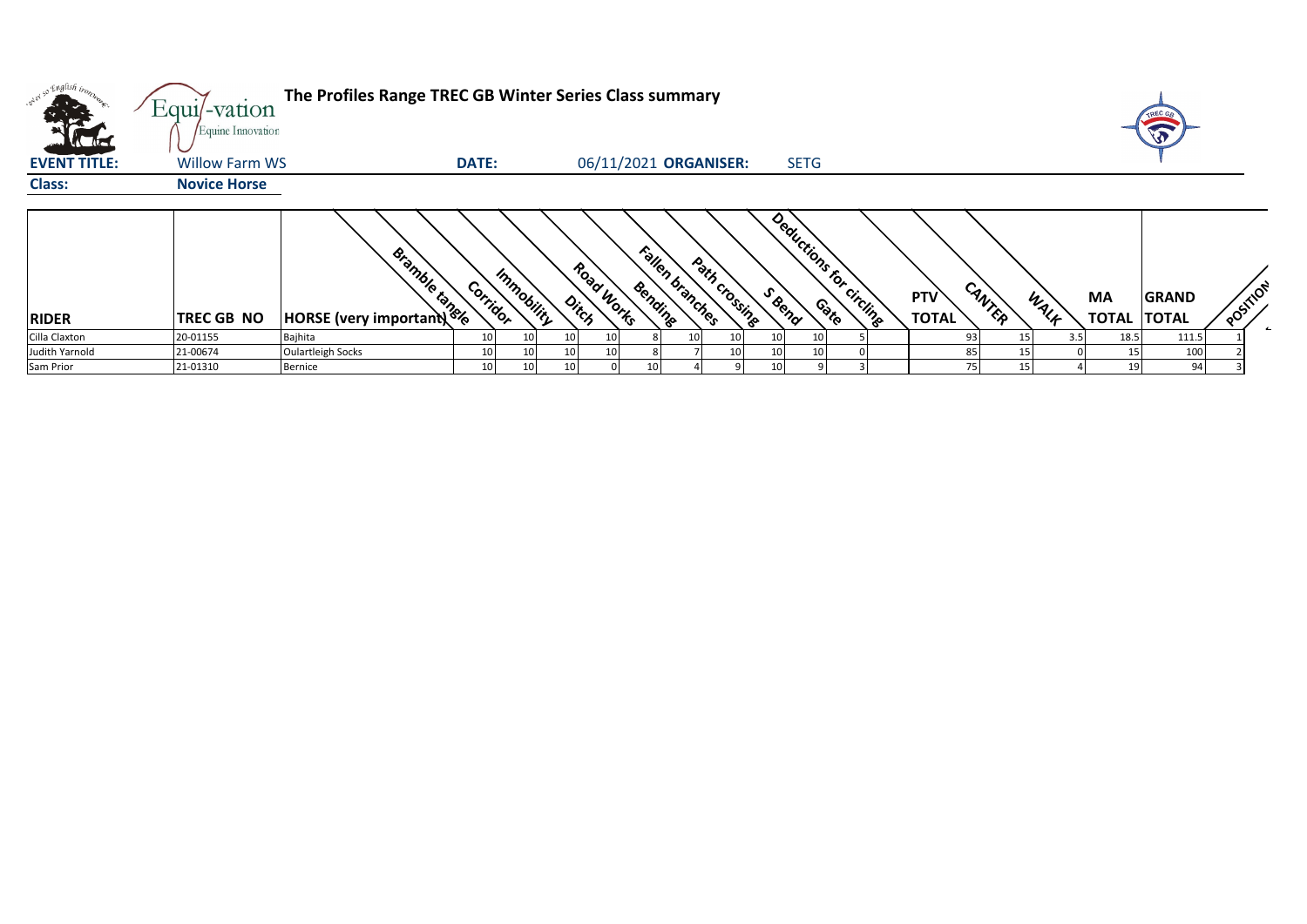| what so English trong | $Equi$ -vation<br>Equine Innovation | The Profiles Range TREC GB Winter Series Class summary |              |            |    |                       |         |                 |                 |                                  |             |    |                            |        |      |                           | TREC GA                      |          |  |
|-----------------------|-------------------------------------|--------------------------------------------------------|--------------|------------|----|-----------------------|---------|-----------------|-----------------|----------------------------------|-------------|----|----------------------------|--------|------|---------------------------|------------------------------|----------|--|
| <b>EVENT TITLE:</b>   | <b>Willow Farm WS</b>               |                                                        | <b>DATE:</b> |            |    | 06/11/2021 ORGANISER: |         |                 |                 |                                  | <b>SETG</b> |    |                            |        |      |                           |                              |          |  |
| <b>Class:</b>         | <b>Newcomer</b>                     |                                                        |              |            |    |                       |         |                 |                 |                                  |             |    |                            |        |      |                           |                              |          |  |
| <b>RIDER</b>          | <b>TREC GB NO</b>                   | <b>Bramble tangle</b><br>HORSE (very important)        | Corridor     | Immobility |    | Road Works<br>Ditch   | Bending | Fallen branches | Path crossing   | Deductions for circling<br>SBend |             |    | <b>PTV</b><br><b>TOTAL</b> | CANTER | WALK | <b>MA</b><br><b>TOTAL</b> | <b>GRAND</b><br><b>TOTAL</b> | POSTIION |  |
| Andrea Welsh          |                                     | Milo                                                   | 10           |            | 10 | 10                    | 10      |                 |                 | 10                               |             |    | 87                         |        |      |                           | 87                           |          |  |
| Amy Boaler            | 20-01574                            | <b>Tyan Razzmatazz</b>                                 | 10           |            | 10 | 10                    |         |                 | 10              | 10 <sup>1</sup>                  |             |    | 81                         | 5.5    |      | 5.5                       | 86.5                         |          |  |
| Kim Leney             | 21-01472                            | Flash                                                  | 10           | 10         |    | 10                    | 10      |                 |                 | 10 <sup>1</sup>                  |             | 10 | 85                         |        |      |                           | 85                           |          |  |
| Jess Marlowe          |                                     | Rex                                                    | 10           |            | 1( |                       |         |                 |                 | 10                               |             |    | 80                         |        |      |                           | 80                           |          |  |
| Judith Yarnold        | 21-00674                            | Oulartleigh Socks                                      | 10           | 10         | 10 | 10                    |         |                 |                 | 10                               |             |    | 76                         |        |      |                           | 76                           |          |  |
| Susan Pattwell        | 20-01676                            | Candy                                                  | 10           |            | 10 | 10                    | 10      |                 | 10 <sup>1</sup> |                                  |             |    | 74                         |        |      |                           | 74                           |          |  |
| Sam Elms              |                                     | Oreo                                                   | 10           |            |    | 10                    |         |                 | 8               |                                  |             |    | 68                         |        |      |                           | 68                           |          |  |
| Amanda Glasspole      |                                     | Finn                                                   | 10           | 10         |    |                       |         |                 | 10 <sup>1</sup> |                                  |             |    | 65                         |        |      |                           | 67                           |          |  |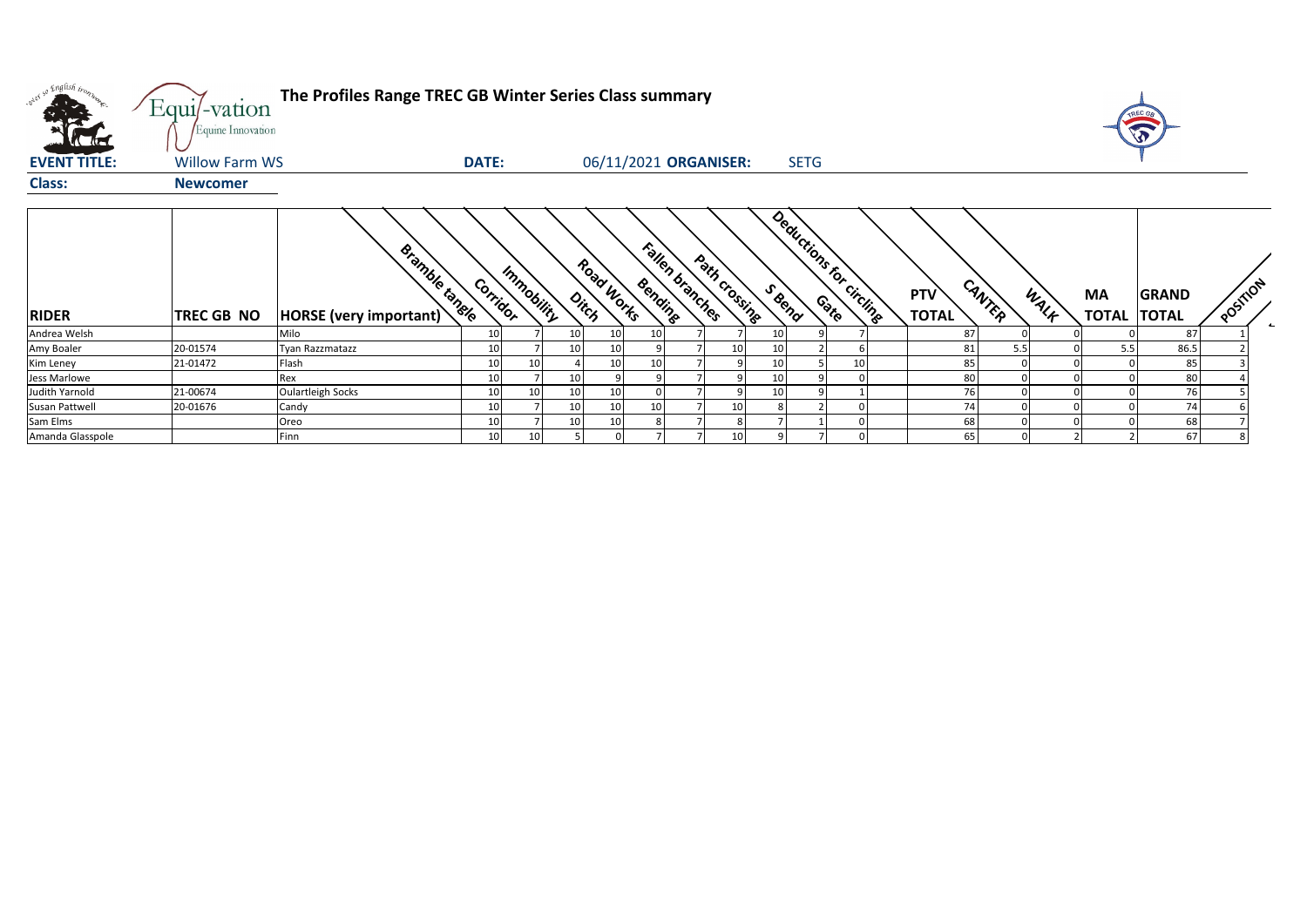**TREC GB Winter Series Class summary**

TREC GR



| <b>EVENT TITLE:</b>      | <b>Willow Farm WS</b> |                                                 | <b>DATE:</b>    |            |                 | 06/11/2021 ORGANISER: |         |    |                 |                 | <b>SETG</b> |                       |                            |        |      |           |                                    |          |  |
|--------------------------|-----------------------|-------------------------------------------------|-----------------|------------|-----------------|-----------------------|---------|----|-----------------|-----------------|-------------|-----------------------|----------------------------|--------|------|-----------|------------------------------------|----------|--|
| <b>Class:</b>            | <b>Newcomer</b>       |                                                 |                 |            |                 |                       |         |    |                 |                 |             |                       |                            |        |      |           |                                    |          |  |
| <b>RIDER</b>             | TREC GB NO            | <b>Bramble tanele</b><br>HORSE (very important) | Corridor        | Immobility |                 | Road Works<br>Ditch   | Bending |    | Fallen branches | Path crossing   | S Bend      | Deductions for civing | <b>PTV</b><br><b>TOTAL</b> | CANTER | WALK | <b>MA</b> | <b>GRAND</b><br><b>TOTAL TOTAL</b> | POSITION |  |
| <b>Susan Pattwell</b>    | 20-01676              | Candy                                           | 10 <sup>1</sup> |            | 10 <sup>1</sup> | 10 <sup>1</sup>       | 10      |    | 10              | 10              |             | 10                    |                            | 89     |      |           | 89                                 |          |  |
| <b>Kim Leney</b>         | 21-01472              | Flash                                           | 10              |            | 10              |                       |         |    |                 | 10              |             |                       |                            | 85     |      |           | 85                                 |          |  |
| Linda Jermain            |                       | Egg                                             |                 |            | 10 <sup>1</sup> | 10                    |         |    | q               | 10 <sup>1</sup> | 10          |                       | 84                         |        |      |           | 84                                 |          |  |
| Andrea Welsh             |                       | Milo                                            | 10              |            | 10 <sup>1</sup> |                       | 10      |    |                 |                 |             | 10                    |                            | 79     |      |           | 79                                 |          |  |
| <b>Amanda Glasspole</b>  |                       | Finn                                            |                 |            | 10              |                       |         |    | 10              | 10              |             |                       |                            | 75     |      |           | 75                                 |          |  |
| <b>Tina Grafton</b>      |                       | Rupert                                          | 10              |            |                 |                       |         |    | 10              |                 |             |                       |                            | 73     |      |           | 73                                 |          |  |
| <b>Sarah Friend</b>      |                       | Penskyber Alf's Button                          | 10              |            |                 | 10                    |         | 10 |                 | 10              |             |                       |                            | 72     |      |           | 72                                 |          |  |
| Linda Hulf               |                       | Honey                                           |                 |            |                 | 10                    |         |    |                 | q               |             |                       |                            | 71     |      |           | 71                                 |          |  |
| <b>Jess Marlowe</b>      |                       | Rex                                             | 10              |            |                 |                       |         |    |                 | 10 <sup>1</sup> |             |                       |                            | 67     |      |           | 67                                 |          |  |
| <b>Sam Elms</b>          |                       | Oreo                                            | 10              |            | 10 <sup>1</sup> | 10                    |         |    |                 |                 |             | 10                    |                            | 67     |      |           | 67                                 |          |  |
| <b>Sam Prior</b>         | 21-01309              | Bernice                                         | 10              |            | 10              |                       |         |    |                 | 10 <sup>1</sup> |             | 10                    |                            | 63     |      |           | 63                                 |          |  |
| Andy Bithell             |                       | Heute                                           | 8               |            | 10              | 10                    |         |    | $\Omega$        | 8               |             |                       |                            | 61     |      |           | 61                                 |          |  |
| Jen Payne                |                       | Harry                                           | 10              |            | 10 <sup>1</sup> | 10                    | 10      |    |                 |                 |             |                       | 60                         |        |      |           | 60                                 |          |  |
| <b>Christine Murrell</b> |                       | <b>Betty</b>                                    |                 |            | 10 <sup>1</sup> |                       |         |    | 10              | 10              |             |                       |                            | 53     |      |           | 53                                 |          |  |
| <b>Sharon Vanstone</b>   |                       | Bambi                                           | 10              |            |                 | 10                    |         |    |                 | q               |             |                       |                            | 46     |      |           | 46                                 | 15       |  |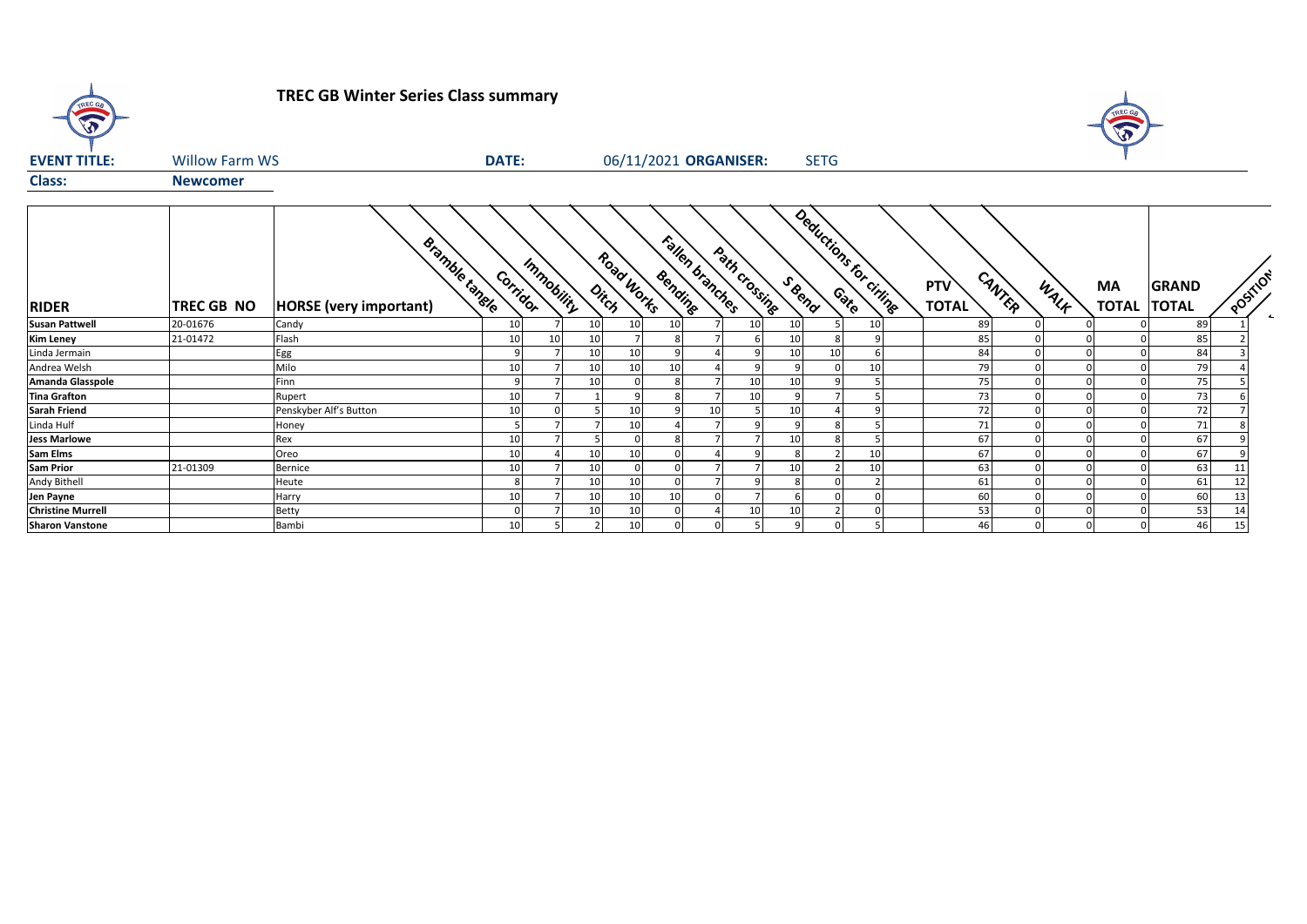| $\widehat{\mathbf{v}}$    |                       | <b>TREC GB Winter Series Class summary</b>             |              |    |                                   |                 |                            |               |                                  |    |                     |        |      |                    |                             |          |        |
|---------------------------|-----------------------|--------------------------------------------------------|--------------|----|-----------------------------------|-----------------|----------------------------|---------------|----------------------------------|----|---------------------|--------|------|--------------------|-----------------------------|----------|--------|
| <b>EVENT TITLE:</b>       | <b>Willow Farm WS</b> |                                                        | <b>DATE:</b> |    |                                   |                 | 06/11/2021 ORGANISER:      |               | <b>SETG</b>                      |    |                     |        |      |                    |                             |          |        |
| <b>Class:</b>             | <b>Starter</b>        |                                                        |              |    |                                   |                 |                            |               |                                  |    |                     |        |      |                    |                             |          |        |
| <b>RIDER</b>              | TREC GB NO            | <b>Bramble tangle</b><br><b>HORSE</b> (very important) | Corridor     |    | Road Works<br>Immobility<br>Ditch |                 | Fallen branches<br>Bending | Path crossing | Deductions for circuite<br>SBend |    | PTV<br><b>TOTAL</b> | CANTER | WALK | MA<br><b>TOTAL</b> | <b>GRAN</b><br><b>TOTAL</b> | POSTILON | $\sim$ |
| Kay Ford                  | 20-00953              | Petey                                                  | 10           |    | 10                                | 10 <sup>1</sup> |                            |               |                                  | 10 | 89                  |        |      |                    |                             | 89       |        |
| Linda Hulf                |                       | Honey                                                  |              | 10 | 10                                | 10 <sup>1</sup> |                            |               |                                  | 10 | 89                  |        |      |                    |                             | 89       |        |
| <b>Lizzy Whiting</b>      |                       | Milo                                                   |              | 10 | 10                                | 10 <sup>1</sup> | 10<br>10                   |               |                                  |    | 86                  |        |      |                    |                             | 86       |        |
| <b>Sarah Friend</b>       |                       | Penskyber Alf's Button                                 | 10           | 10 | 10                                | 10 <sup>1</sup> | 10                         |               |                                  | 10 | 84                  |        |      |                    |                             | 84       |        |
| Andy Bithell              |                       | Heute                                                  |              |    | 10                                |                 |                            | 10            |                                  | 10 | 78                  |        |      |                    |                             | 78       |        |
| <b>Christine Murrell</b>  |                       | Betty                                                  |              |    | 10                                | 10 <sup>1</sup> |                            | 10            |                                  | q  | 78                  |        |      |                    |                             | 78       |        |
| Carla Dauncey             |                       | Jammie Dodger                                          |              |    | 10                                |                 |                            |               |                                  | 10 | 73                  |        |      |                    |                             | 73       |        |
| <b>Sam Elms</b>           |                       | Oreo                                                   |              | 10 | 10                                | 10 <sup>1</sup> |                            |               |                                  | 10 | 66                  |        |      |                    |                             | 66       |        |
| <b>David Scott-Smith</b>  |                       | <b>Tyrcoeds Burlington Bertie</b>                      |              |    |                                   |                 | 10                         |               | 10                               | 10 | 64                  |        |      |                    |                             | 64       |        |
| <b>Eunice Scott-Smith</b> |                       | <b>Tyrcoeds Rainbow Rooster</b>                        |              |    | 10                                | 61              | 9                          | 10            |                                  |    | 61                  |        |      |                    |                             | 61<br>10 |        |